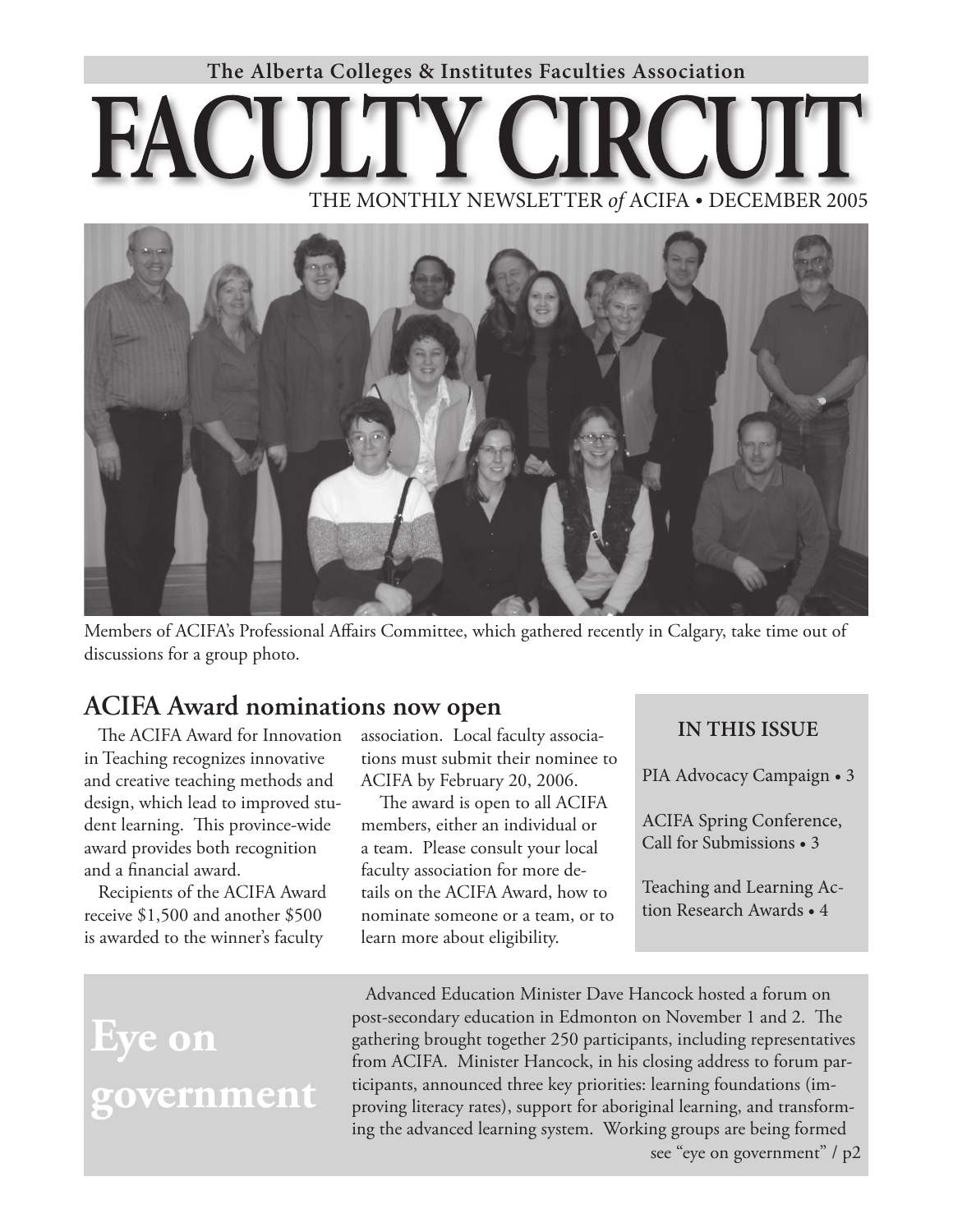### **"eye on government"** continued from page 1

to work on these priorities and to consult with stakeholders, including ACIFA.

Following the forum, Minister Hancock told reporters that students should prepare for a tuition increase in September 2006. The Premier, in the hours following the Minister's comments, promised that tuition fees would remain frozen for another academic year. The government is aiming to have a new tuition policy framework in place by Spring 2006.

Unfortunately, neither the Premier nor the Minister has indicated whether the govern-

*Extending the tuition freeze for an additional academic year, which the government has now committed, will carry a cost of approximately \$96 million, a cost the government is yet to commit to funding.*

ment will fund the tuition freeze. The current tuition freeze, for the 2005-06 academic year, cost the government \$43 million; extending the freeze for an additional academic year, which the government has now committed, will carry a cost of approximately \$96 million, a cost the government is yet to commit to funding.

Institutions are designing their

2006-07 budgets with the possibility that they, not the government, may be forced to absorb the costs of the tuition freeze. Absorbing this cost, along with the natural rise in cost pressures and, in particular, the rising cost in energy, may prove to be a financial challenge for many of our institutions. While ACIFA applauds the government on its commitment to freeze tuition fees and build an affordable tuition policy, the government does need to commit the necessary funding to support that policy decision.

The fall sitting of the Legislature concluded on December 1. The question of whether the tuition freeze would be funded for a second academic year was not

> addressed during the sitting. Post-secondary education was an active file in other areas however.

The government tabled

Bill 55, The Post-Secondary Learning Amendment Act, 2005 (No. 2). This Act, which passed Third Reading, will allow colleges and technical institutes to create a new academic council, with the permission of the Minister.

The Amendment Act does not outline the composition, powers, and duties of academic councils that are created under the new

section. Those details will be developed in regulation, which have not yet been developed. The regulations will be developed in consultation with stakeholders and ACIFA will have an active role in those consultations.

The government has also made some spending announcements for the post-secondary education file. Advanced Education will be establishing a \$25 million Alberta Centennial Scholarship Program. This program, announced by Premier Klein while in Ottawa, will benefit 325 students, from all provinces, with awards worth \$2,005 each. The program is being touted as a means to include all of Canada in our province's Centennial celebrations and to show gratitude to Canadians for their support of Alberta when we experienced challenges and more difficult times.

The government has also made a significant investment into the Access to the Future Fund. This Fund, legislated to contain \$3 billion, received an initial investment of \$250 million in the 2005 Alberta Budget. Earlier in November, the government announced that the Fund will benefit from an additional \$500 million from this year's surplus. By the end of the fiscal year, the Fund will have \$750 million. The Fund has been established to support innovations in the post-secondary education system as well as provide matching grants to new projects within the system.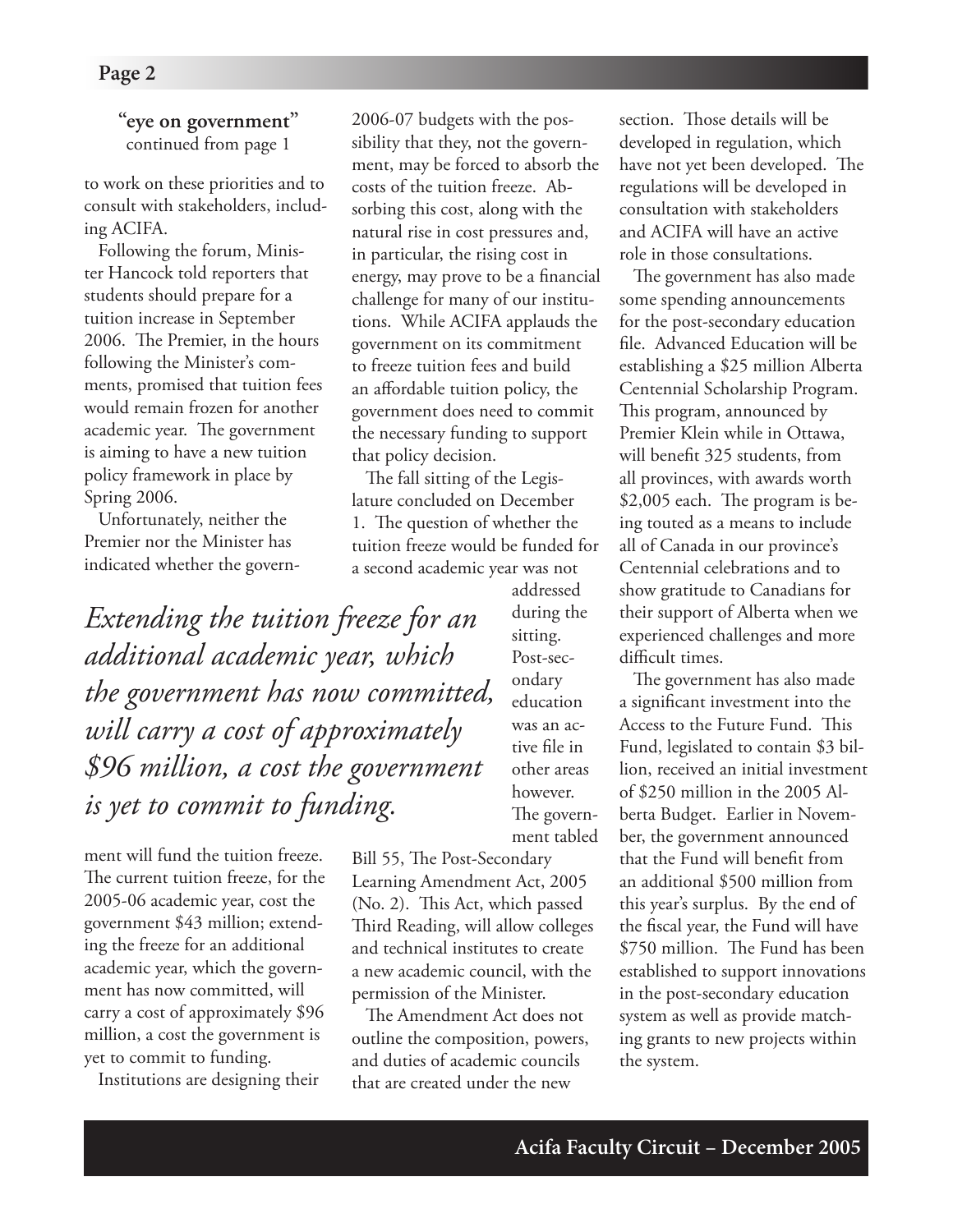#### Call for Submissions Alberta Colleges & Institutes Faculties Association Happy Holidays 2006 Spring Conference Your session proposal must address one of the following strands: Wacifa *Wishing you warm*  Tell Me More • Insights into ACIFA • Inspirations in Teaching *holiday wishes and*  • Innovations in Technology • Imagining the Future all the best <del>f</del>or Submission deadline is Monday February 6, 2006 May 28-31, 2006<br>Jasper : 2006 Session presenters will be provided with one night *New Year* of accommodation at the Mountain Park Lodge in Jasper, Alberta. *From all of us at* Please complete a session proposal form, available from your local faculty association or at www.acifa.ca/.

Return to: Lynn Devlin, Executive Officer, ACIFA, #412, 10357 - 109 Street, Edmonton, AB T5J 1N3 or email to devlinl@acifa.ca.

# **Post-secondary advocacy gets boost from public interest group**

Public Interest Alberta, a broadbased provincial advocacy organization, of which ACIFA is a member, launched its post-secondary education advocacy campaign at the end of August. Public Interest Alberta is seeking to foster a broad discussion in Alberta as a means to affect and influence the government's own review of the post-secondary education system.

At its campaign launch, Public Interest Alberta released a background document, which summarizes policy trends and consequences on four major themes in the post-secondary education system: government funding, user affordability, accessibility, and quality. This document, Post-Secondary Education Reality Check, is available on the Public Interest Alberta website: www.pialberta. org/. The report has been de-

signed to raise awareness, among the public, about the government's review of the system as well as provide important context to help frame the debate occurring in our province.

Bill Moore-Kilgannon, Public Interest Alberta's Executive Director, also organized eight public consultations in cities and towns in all regions of Alberta. The public tour proved to be an effective instrument to collect a wide range of concerns and suggestions from participants. A summary of the discussions from each of the public forums can also be found at the Public Interest Alberta website: www.pialberta.org/.

The public consultation tour proved to be particularly effective in generating media impressions across the province, which subsequently increased awareness of the campaign and the post-secondary education issue. The campaign has also caught the attention of the government, earning Public Interest Alberta a role in Advanced Education Minister Dave Hancock's own forum on Post-Secondary Education.

*acifa*

The last leg of the advocacy campaign will take place in February 2006, when Public Interest Alberta hosts a conference on post-secondary education. The conference is scheduled from February 24-26, in Edmonton, with an event scheduled in Calgary on February 23.

The purpose of the conference is to bring together a wide range of individuals and organizations to stimulate and collect ideas and strategies on keeping post-secondary education moving forward in our province.